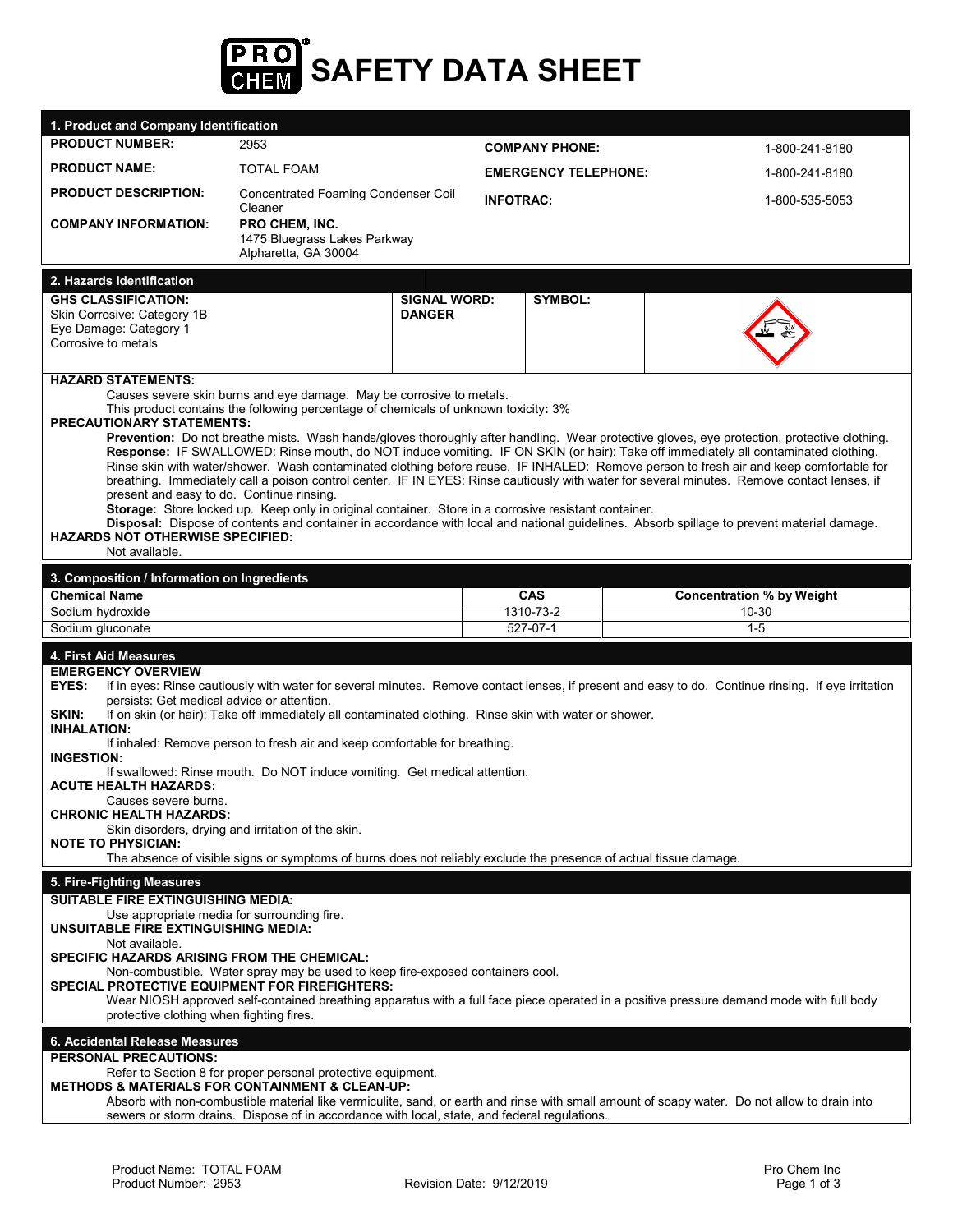## **SAFE HANDLING:**

Store in a cool, dry area away from extremes of temperature. Keep container tightly sealed when not in use. Keep out of the reach of children. Store locked up.

**INCOMPATIBILITIES:** 

## Strong acids.

| 8. Exposure Controls / Personal Protection                                                                                                                      |                                                                     |                                                                                                                                                                                                                            |                                                                |  |  |
|-----------------------------------------------------------------------------------------------------------------------------------------------------------------|---------------------------------------------------------------------|----------------------------------------------------------------------------------------------------------------------------------------------------------------------------------------------------------------------------|----------------------------------------------------------------|--|--|
| <b>Hazardous Ingredient</b>                                                                                                                                     | <b>OSHA PEL</b>                                                     |                                                                                                                                                                                                                            | <b>ACGIH TLV</b>                                               |  |  |
| Sodium Hydroxide                                                                                                                                                | $2 \text{ mg/m}^3$<br>$2 \text{ mg/m}^3$                            |                                                                                                                                                                                                                            |                                                                |  |  |
| Sodium Gluconate                                                                                                                                                | Not established.                                                    |                                                                                                                                                                                                                            | Not established.                                               |  |  |
| PERSONAL PROTECTIVE EQUIPMENT:                                                                                                                                  |                                                                     |                                                                                                                                                                                                                            |                                                                |  |  |
|                                                                                                                                                                 |                                                                     |                                                                                                                                                                                                                            |                                                                |  |  |
| Eye/Face Protection: Safety glasses.<br>Skin Protection: Gloves and synthetic apron.                                                                            |                                                                     | Respiratory Protection: Wear NIOSH/MSHA approved respiratory protection if exposure limits are exceeded.<br>General Hygiene Considerations: Wash contaminated clothing before reuse. Wash hands thoroughly after handling. |                                                                |  |  |
| <b>ENGINEERING CONTROLS:</b>                                                                                                                                    | Provide adequate ventilation to keep vapor concentration below TLV. |                                                                                                                                                                                                                            |                                                                |  |  |
|                                                                                                                                                                 |                                                                     |                                                                                                                                                                                                                            |                                                                |  |  |
| 9. Physical & Chemical Properties                                                                                                                               |                                                                     |                                                                                                                                                                                                                            |                                                                |  |  |
| Appearance:                                                                                                                                                     | Yellow liquid.                                                      | Flammability(solid/gas):                                                                                                                                                                                                   | Not considered a flammable liquid by<br>OSHA (29CFR 1910.1200) |  |  |
| Odor:                                                                                                                                                           | Characteristic odor.                                                | Flammability Limit-lower (%):                                                                                                                                                                                              | Not determined.                                                |  |  |
| <b>Odor Threshold:</b>                                                                                                                                          | Not determined.                                                     | Flammability Limit-upper (%):                                                                                                                                                                                              | Not determined.                                                |  |  |
| pH:                                                                                                                                                             | >13                                                                 | Volatility including water (%):                                                                                                                                                                                            | 76%                                                            |  |  |
| <b>Freezing Point:</b>                                                                                                                                          | <32°F (0°C)                                                         | <b>Volatile Organic Compounds:</b>                                                                                                                                                                                         | 0%                                                             |  |  |
| <b>Boiling Point:</b>                                                                                                                                           | Not determined.                                                     | <b>Vapor Density (AIR=1):</b>                                                                                                                                                                                              | 1                                                              |  |  |
| <b>Dielectric Strength:</b>                                                                                                                                     | Not available.                                                      | Vapor Pressure:                                                                                                                                                                                                            | 23.8 mmHg @ 77°F (25°C)                                        |  |  |
| <b>Flash Point:</b>                                                                                                                                             | Not determined.                                                     | Solubility (water):                                                                                                                                                                                                        | 100%                                                           |  |  |
| <b>Specific Gravity:</b>                                                                                                                                        | 1.26                                                                | <b>Auto-Ignition Temp:</b>                                                                                                                                                                                                 | Not determined.                                                |  |  |
| <b>Evaporation Rate:</b>                                                                                                                                        | <0.8 (slow)                                                         | <b>Decomposition Temp:</b>                                                                                                                                                                                                 | Not determined.                                                |  |  |
| Viscosity:                                                                                                                                                      | Not determined.                                                     | Partition Coeff (n-octanol/water):                                                                                                                                                                                         | Not determined.                                                |  |  |
| Solids:                                                                                                                                                         | Not determined.                                                     |                                                                                                                                                                                                                            |                                                                |  |  |
| 10. Stability & Reactivity Information                                                                                                                          |                                                                     |                                                                                                                                                                                                                            |                                                                |  |  |
| <b>REACTIVITY:</b>                                                                                                                                              |                                                                     |                                                                                                                                                                                                                            |                                                                |  |  |
| Chemically active metals and acids.                                                                                                                             |                                                                     |                                                                                                                                                                                                                            |                                                                |  |  |
| <b>CHEMICAL STABILITY:</b>                                                                                                                                      |                                                                     |                                                                                                                                                                                                                            |                                                                |  |  |
| Stable.<br><b>POSSIBILITY OF HAZARDOUS REACTIONS:</b>                                                                                                           |                                                                     |                                                                                                                                                                                                                            |                                                                |  |  |
| Will not occur.<br><b>INCOMPATIBLE MATERIALS:</b>                                                                                                               |                                                                     |                                                                                                                                                                                                                            |                                                                |  |  |
| Strong acids.                                                                                                                                                   |                                                                     |                                                                                                                                                                                                                            |                                                                |  |  |
| <b>CONDITIONS TO AVOID:</b>                                                                                                                                     |                                                                     |                                                                                                                                                                                                                            |                                                                |  |  |
| Chlorine liberating material. Do not mix with bases, ammonia, or other cleaning compounds.                                                                      |                                                                     |                                                                                                                                                                                                                            |                                                                |  |  |
| <b>HAZARDOUS DECOMPOSITION PRODUCTS:</b>                                                                                                                        |                                                                     |                                                                                                                                                                                                                            |                                                                |  |  |
| Oxides of carbon.                                                                                                                                               |                                                                     |                                                                                                                                                                                                                            |                                                                |  |  |
| 11. Toxicological Information                                                                                                                                   |                                                                     |                                                                                                                                                                                                                            |                                                                |  |  |
| TOXICOLOGICAL INFORMATION:                                                                                                                                      |                                                                     |                                                                                                                                                                                                                            |                                                                |  |  |
| Sodium Hydroxide: (1310-73-2) LD50 (Oral, Rabbit) 400 mg/kg                                                                                                     |                                                                     |                                                                                                                                                                                                                            |                                                                |  |  |
| Potassium Hydroxide: (7732-18-5) LD50 (Dermal, Rabbit) > 2 g/kg, LD50 (Oral, Rabbit) 500-700 mg/kg<br><b>PRIMARY ROUTE OF ENTRY:</b>                            |                                                                     |                                                                                                                                                                                                                            |                                                                |  |  |
| Eyes, ingestion, inhalation, skin.                                                                                                                              |                                                                     |                                                                                                                                                                                                                            |                                                                |  |  |
| Eyes: Causes severe burns, stinging, redness, tearing, swelling, and may cause corneal damage, blindness. Burning may not be immediately<br>painful or visible. |                                                                     |                                                                                                                                                                                                                            |                                                                |  |  |
| Skin: Causes burns to all living tissue.                                                                                                                        |                                                                     |                                                                                                                                                                                                                            |                                                                |  |  |
| Inhalation: Causes irritation to the respiratory tract, coughing, shortness of breath.                                                                          |                                                                     |                                                                                                                                                                                                                            |                                                                |  |  |
| Ingestion: Causes gastrointestinal irritation, nausea, vomiting, abdominal cramps.<br><b>MEDICAL CONDITION AGGRAVATED:</b>                                      |                                                                     |                                                                                                                                                                                                                            |                                                                |  |  |
| Pre-existing disorders of the skin, respiratory system, and eyes will be aggravated by overexposure.                                                            |                                                                     |                                                                                                                                                                                                                            |                                                                |  |  |
| <b>ACUTE HEALTH HAZARDS:</b><br>Causes severe burns.                                                                                                            |                                                                     |                                                                                                                                                                                                                            |                                                                |  |  |
| <b>CHRONIC HEALTH HAZARDS:</b>                                                                                                                                  |                                                                     |                                                                                                                                                                                                                            |                                                                |  |  |
| Skin disorders, drying and irritation of the skin.<br><b>CARCINOGENICITY:</b>                                                                                   |                                                                     |                                                                                                                                                                                                                            |                                                                |  |  |
| <b>OSHA: No.</b>                                                                                                                                                |                                                                     |                                                                                                                                                                                                                            |                                                                |  |  |
| <b>ACGIH: No.</b><br>NTP: No.                                                                                                                                   |                                                                     |                                                                                                                                                                                                                            |                                                                |  |  |
|                                                                                                                                                                 |                                                                     |                                                                                                                                                                                                                            |                                                                |  |  |